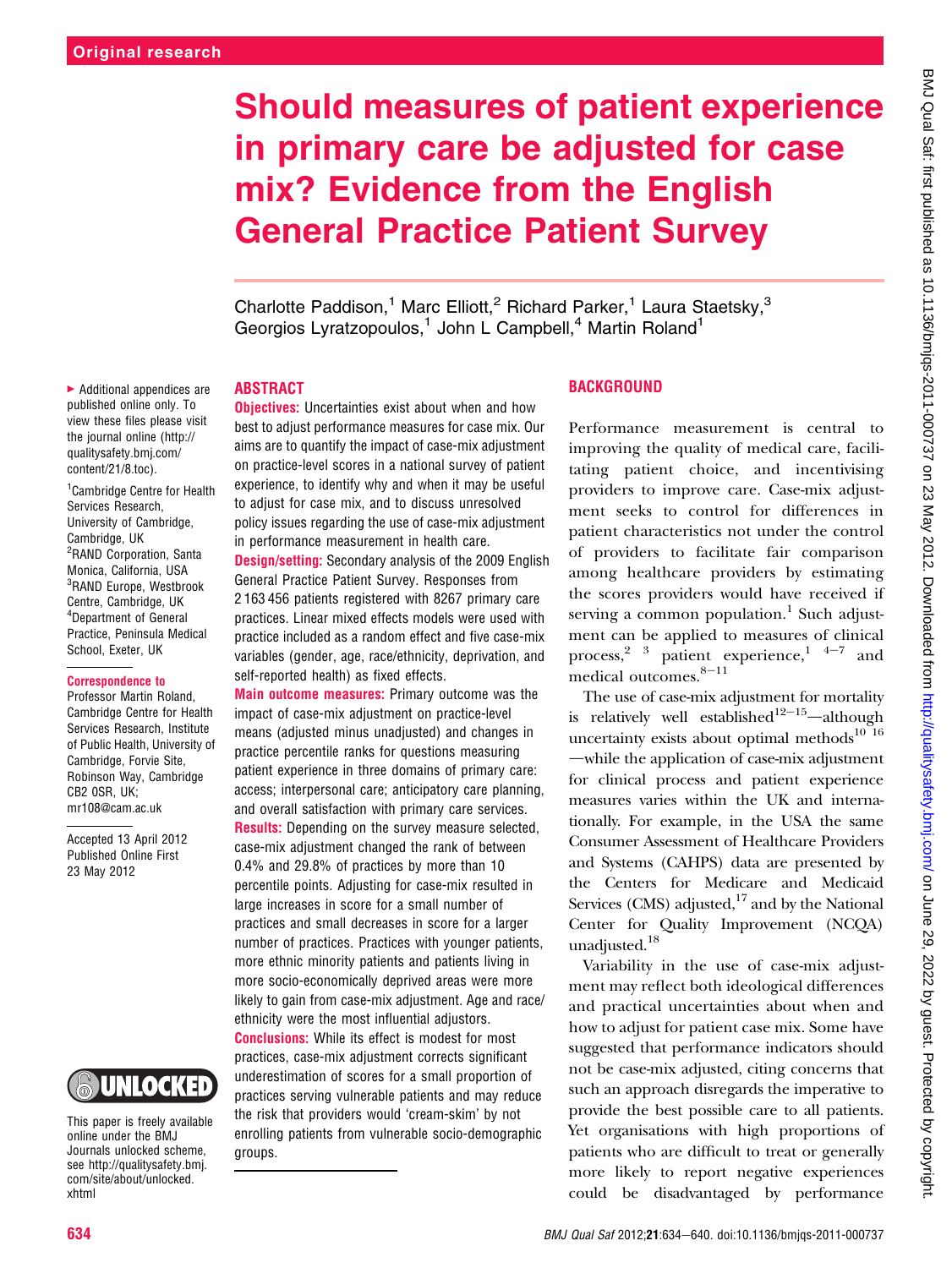incentives based on unadjusted performance measures. Such disadvantage may encompass loss of income (eg, under pay-for-performance), but may also damage staff morale, and undermine the ability to recruit and retain high-calibre healthcare professionals and/or attract and retain patients.

Further empirical research is needed to assist and inform such decision making, given the inconsistent use and ongoing debate about the benefits of case-mix adjustment.5 19 20 In England, detailed measurement of clinical performance is used as part of a pay-for-performance scheme in primary care, $2\overline{1}$  and between 2008 and 2011, the scheme included financial incentives based on data from a national survey of patient experience.<sup>22</sup> <sup>23</sup> Using data from this survey, we quantify the impact of case-mix adjustment on the mean scores and rankings of primary care practices. We ascertain who would be the winners and losers under case-mix adjustment, by how much, and why. Our aim is to demonstrate the difference which case-mix adjustment might make in performance assessment, to identify why and when it may be useful, and to discuss important policy issues in case-mix adjustment.

# **METHODS**

Anonymised data were analysed from all 2 163 456 people registered with 8267 primary care practices in England who responded to the 2009 General Practice Patient Survey, a national survey of patient experience with primary care (response rate 38%). Women, middleaged patients, and those in affluent areas were more likely to respond to the survey, consistent with response patterns reported for other patient experience surveys.<sup>24</sup> Details of the survey and method of administration have been published elsewhere.<sup>23 25</sup>

### Patient experience measures

We measured patient experience using a single item to assess overall satisfaction with primary care services, and 12 items assessing patient experience in three domains of primary care: access, interpersonal care, and anticipatory care planning. Response options included both dichotomous categories (yes/no) and three-point, four-point and five-point Likert scales. The questionnaire can be viewed at http://www.gp-patient.co.uk/questionnaires/ and the content of each question is summarised in the appendix, table A1. All measures were linearly re-scaled to a  $0-100$ range (most favourable response  $=100$ ) to facilitate comparisons across questions. Composite measures were computed separately for doctor communication and nurse communication using the mean of non-missing items from all respondents answering four or more of the seven items which made up each composite.

# Case mix

Five patient characteristics were investigated as potential case-mix adjustors: age (eight ordinal categories from  $18-24$  to  $85+$ ;  $55-64$  (reference group)), male gender, Office of National Statistics ethnicity (white (reference group); mixed; South Asian; black; Chinese; other), selfreported health (excellent (reference group), very good, good, fair, poor), and socio-economic status of residential address (by quintile; using the highest level of deprivation as the reference group). The last of these was the only variable measured at aggregate level and was derived by linking patient postal codes to the 2007 Lower Super Output Area Index of Multiple Deprivation<sup>26</sup> (higher quintiles represent greater socio-economic deprivation).

# Analyses

We used linear mixed effects regression models with practice as a random effect and case-mix adjustors as fixed effects, to predict each of 13 measures of patient experience with primary care (multiple items for access, interpersonal care, anticipatory care planning, and a single item measuring overall satisfaction with primary care services). The use of practice random effects ensures that adjustments are limited to differences observed within practices and are not biased by the confounding of overall practice performance with between-practice differences in patient characteristics.

# **Metrics**

### Overall impact of case-mix adjustment

To quantify the impact of case-mix adjustment we used two primary metrics:

(1) To convey the absolute change resulting from casemix adjustment we calculated differences on the  $0-100$ scale between case-mix adjusted and unadjusted practice-level mean scores. We described absolute changes in practice means resulting from adjustment by showing the distribution of the changes in means, and by calculating the proportion of variance in adjusted practice-level means attributable to case-mix adjustment,  $p=(1-r^2)$ where  $r$  is the Pearson's correlation coefficient between adjusted and unadjusted practice-level means.

(2) To convey relative change resulting from case-mix adjustment we calculated changes in practice rankings. We described the frequency of large impacts by counting the proportion of practices that change rank by 10 or more and by 20 or more percentile points after case-mix adjustment was applied. We also used Kendall's Tau  $(\tau)$ to calculate the discordance of ranks under case-mix adjustment, *d*, where *d*  $(d=(1-\tau)/2)$ , represents the probability that the higher rank of a given practice relative to another practice becomes the lower rank relative to the same practice after case-mix adjustment (or vice versa).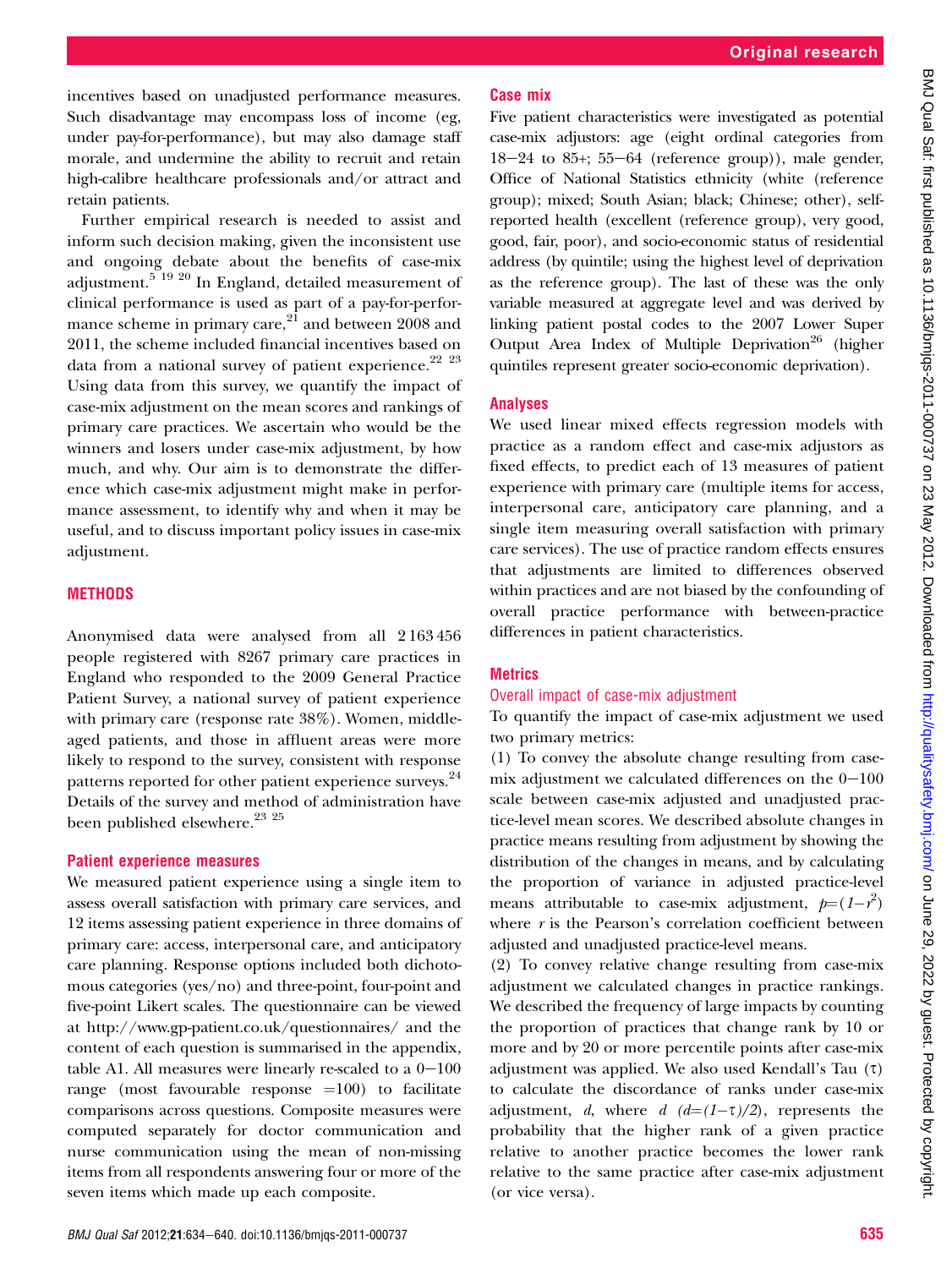### How the effect of case-mix adjustment varies in relation to practice characteristics

To identify the type of practices likely to gain or lose most as a result of case-mix adjustment, we first arranged all practices in descending order according to the impact of case-mix adjustment on practice-level means (adjustedunadjusted) for each of the two questions, 7 and 10, which related to the ability of patients to get appointments with their general practitioner and which were associated with pay-for-performance between 2008 and 2011. We then calculated descriptive characteristics for respondents in practices in the highest decile (the biggest 'winners' from case mix adjustment); the lowest decile (the biggest 'losers'); and middle 10% of practices ('typical impacts').

#### Relative importance of individual case-mix adjustors

To measure the contribution of individual case-mix adjustment variables we used discordance in ranks to describe the total contribution of a single case-mix adjustor if it were the only adjustor employed (assessed by comparing ranks from models adjusting only for the case-mix adjustor being examined to unadjusted ranks), and the unique contribution of a single case-mix adjustor above and beyond all others (assessed by comparing ranks from fully adjusted models to ranks from models adjusting for all but the one adjustor being examined).

The impact of any case-mix adjustor is a function of two factors: how strongly predictive the adjustor is of individual patient scores within practices; and how much the adjustor varies between practices.<sup>4</sup> To assess the predictive strength of each adjustor we examined standardised coefficients showing the relationship between individual case-mix variables and each of the 13 measures of patient experience in our primary regression models. We then calculated practice-level intraclass correlation coefficients (ICCs) for each adjustor to measure its heterogeneity between practices.

SAS V.9.2 was used to perform all linear mixed effects modelling. SPSS/PASW for Windows (V.18.0.3) and R V.2.12.0 were used for all other analyses.

#### RESULTS

Demographic characteristics and the self-reported health of the 2 163 456 respondents to the 2009 General Practice Patient Survey appear in table 1. Fifty-eight per cent of respondents were women; 30% were aged over 65; and 14% were non-white. Practice-level and patient-level mean scores for questions from the General Practice Patient Survey appear in appendix table A1.

#### Overall impact of case-mix adjustment

Table 2 shows the impact of case-mix adjustment on practice-level mean scores and practice ranks. Case-mix Table 1 Demographic characteristics and self-reported health of respondents to the 2009 General Practice Patient Survey (England)

|                                     | <b>Total survey</b><br>respondents (n) | % of survey<br>respondents |
|-------------------------------------|----------------------------------------|----------------------------|
| Gender                              |                                        |                            |
| Male                                | 890241                                 | 42.4                       |
| Female                              | 1207171                                | 57.6                       |
| Age group                           |                                        |                            |
| $18 - 24$                           | 103040                                 | 4.9                        |
| $25 - 34$                           | 229546                                 | 10.9                       |
| $35 - 44$                           | 332017                                 | 15.8                       |
| $45 - 54$                           | 374722                                 | 17.8                       |
| $55 - 64$                           | 426786                                 | 20.3                       |
| $65 - 74$                           | 349759                                 | 16.6                       |
| $75 - 84$                           | 220795                                 | 10.5                       |
| $85+$                               | 64943                                  | 3.1                        |
| Ethnic group                        |                                        |                            |
| White                               | 1809150                                | 86.3                       |
| <b>Mixed</b>                        | 15080                                  | 0.7                        |
| Asian*                              | 112905                                 | 5.4                        |
| Black <sup>+</sup>                  | 57754                                  | 2.8                        |
| <b>Chinese</b>                      | 9759                                   | 0.5                        |
| Other ethnic group                  | 90644                                  | 4.3                        |
| Socio-economic deprivation quintile |                                        |                            |
| 1 (affluent)                        | 378798                                 | 17.5                       |
| 2                                   | 410445                                 | 19.0                       |
| 3                                   | 423179                                 | 19.6                       |
| $\overline{4}$                      | 440427                                 | 20.4                       |
| 5 (deprived)                        | 506286                                 | 23.4                       |
| Self-rated health                   |                                        |                            |
| Excellent                           | 194735                                 | 9.5                        |
| Very good                           | 610217                                 | 29.6                       |
| Good                                | 737993                                 | 35.8                       |
| Fair                                | 398319                                 | 19.3                       |
| Poor                                | 118102                                 | 5.7                        |

\*Indian, Pakistani, Bangladeshi, any other Asian. †Black Caribbean, Black African, any other Black.

adjustment accounted for  $1-12\%$  of the variance in practice-level mean scores (see column 1), and changed the relative ranks of between 2% and 11% of practices in pairwise comparisons (see column 2). The impact of casemix adjustment on practice-level means varied by patient experience domain, with a larger impact on anticipatory care planning items (questions 28 and 29) and a smaller impact for questions relating to access (getting through on the telephone; getting an urgent appointment; booking ahead; and evaluation of waiting time).

Adjusting for patient characteristics had modest impacts for most practices, but between 0.4% and 29.8% of practices changed rank by 10 percentile points or more (table 2, columns 3 and 4), and up to 6% of practices changed rank by 20 percentile points or more (table 2, columns 5 and 6). As can be seen in table 2, gains of 10 or more percentile points of rank were somewhat more common than losses of 10 or more percentile points.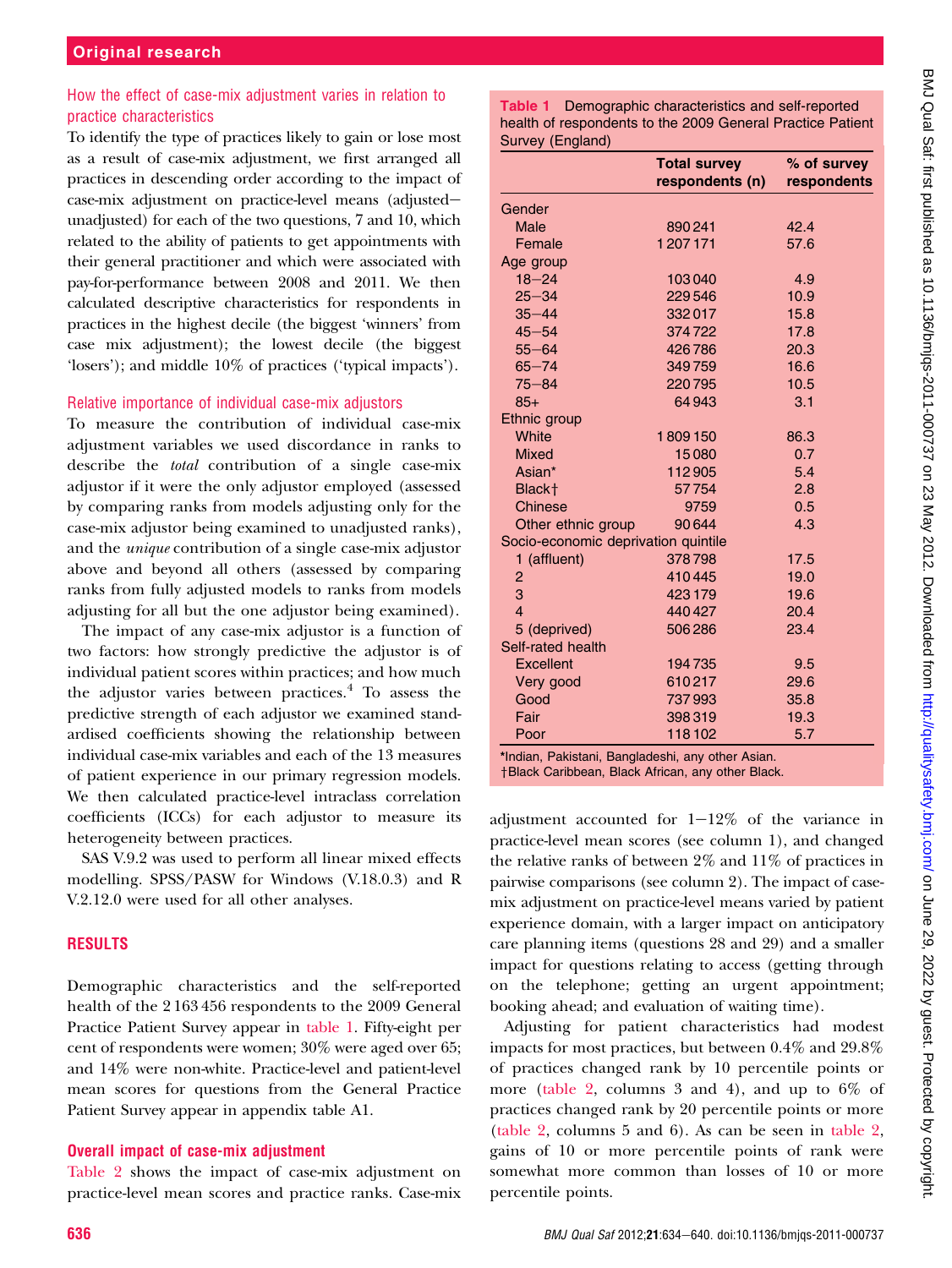Table 2 Impact of adjustment for all case-mix variables on practice level mean scores, and practice rankings

| General practice to case-mix<br>patient survey<br>question | Percentage of<br>practice score Percentage<br>variance due<br>adjustment +<br>(column 1) | reranking<br>among<br>practices <sup>#</sup><br>(column 2) | 10+ percentile<br>ranks $(\%)$<br>(column 3) | <b>Practices losing Practices gaining Practices losing Practices gaining</b><br>10+ percentile<br>ranks $(%)$<br>(column 4) | 20+ percentile<br>ranks $(\%)$<br>(column 5) | 20+ percentile<br>ranks $(\%)$<br>(column 6) |  |
|------------------------------------------------------------|------------------------------------------------------------------------------------------|------------------------------------------------------------|----------------------------------------------|-----------------------------------------------------------------------------------------------------------------------------|----------------------------------------------|----------------------------------------------|--|
| Helpfulness of receptionists                               |                                                                                          |                                                            |                                              |                                                                                                                             |                                              |                                              |  |
| $Q4*$                                                      | 5.0                                                                                      | 6.4                                                        | 3.3                                          | 6.1                                                                                                                         | 0.1                                          | 1.6                                          |  |
| Getting through on the phone                               |                                                                                          |                                                            |                                              |                                                                                                                             |                                              |                                              |  |
| Q5a                                                        | 0.7                                                                                      | 2.4                                                        | 0.0                                          | 0.4                                                                                                                         | 0.0                                          | 0.0                                          |  |
| Ability to get urgent appointment                          |                                                                                          |                                                            |                                              |                                                                                                                             |                                              |                                              |  |
| Q7                                                         | 2.0                                                                                      | 4.8                                                        | 0.7                                          | 3.4                                                                                                                         | 0.0                                          | 0.3                                          |  |
| Ability to book ahead                                      |                                                                                          |                                                            |                                              |                                                                                                                             |                                              |                                              |  |
| Q10                                                        | 1.7                                                                                      | 4.2                                                        | 0.1                                          | 2.4                                                                                                                         | 0.0                                          | 0.1                                          |  |
| Evaluation of surgery waiting time                         |                                                                                          |                                                            |                                              |                                                                                                                             |                                              |                                              |  |
| Q14                                                        | 4.8                                                                                      | 6.6                                                        | 2.8                                          | 6.8                                                                                                                         | 0.0                                          | 1.8                                          |  |
| Seeing the doctor you prefer                               |                                                                                          |                                                            |                                              |                                                                                                                             |                                              |                                              |  |
| Q16                                                        | 6.3                                                                                      | 7.4                                                        | 3.9                                          | 9.2                                                                                                                         | 0.0                                          | 2.5                                          |  |
| Satisfaction with opening hours                            |                                                                                          |                                                            |                                              |                                                                                                                             |                                              |                                              |  |
| Q17                                                        | 5.9                                                                                      | 7.7                                                        | 7.6                                          | 8.0                                                                                                                         | 0.4                                          | 1.5                                          |  |
| Doctor patient communication<br>Q <sub>20</sub>            | 5.3                                                                                      | 7.0                                                        |                                              | 7.1                                                                                                                         |                                              |                                              |  |
| Confidence and trust in doctor                             |                                                                                          |                                                            | 4.5                                          |                                                                                                                             | 0.1                                          | 2.0                                          |  |
| Q <sub>21</sub>                                            | 5.3                                                                                      | 7.3                                                        | 5.4                                          | 7.6                                                                                                                         | 0.2                                          | 1.8                                          |  |
| Nurse patient communication                                |                                                                                          |                                                            |                                              |                                                                                                                             |                                              |                                              |  |
| Q <sub>24</sub>                                            | 7.2                                                                                      | 7.7                                                        | 5.8                                          | 8.2                                                                                                                         | 0.1                                          | 2.8                                          |  |
| <b>Overall satisfaction</b>                                |                                                                                          |                                                            |                                              |                                                                                                                             |                                              |                                              |  |
| Q <sub>25</sub>                                            | 6.2                                                                                      | 7.2                                                        | 4.6                                          | 7.5                                                                                                                         | 0.2                                          | 2.0                                          |  |
| Did doctor or nurse agree a care plan?                     |                                                                                          |                                                            |                                              |                                                                                                                             |                                              |                                              |  |
| Q <sub>28</sub>                                            | 12.3                                                                                     | 11.1                                                       | 15.1                                         | 14.7                                                                                                                        | 1.8                                          | 4.9                                          |  |
| Has care plan helped improve care?                         |                                                                                          |                                                            |                                              |                                                                                                                             |                                              |                                              |  |
| Q29                                                        | 10.8                                                                                     | 10.1                                                       | 12.3                                         | 12.5                                                                                                                        | 1.5                                          | 3.7                                          |  |

\*General Practice Patient Survey question number.

 $\dagger$ Percentage of variation in practice-level means due to case-mix adjustment calculated as  $1 - r^2$  where r is the Pearson's correlation coefficient between adjusted and unadjusted practice-level means.

 $\mp$ Calculated ((1 $-$ τ))/2) $\times$ 100 where τ is Kendall's tau correlation coefficient between the adjusted practice level means and unadjusted practice level means with shrinkage.

Figure 1 shows the magnitude and direction of differences in practice-level mean scores on 13 patient experience questions after case-mix adjustment is applied. The proportion of practices that are outliers (more than 1.5 times the IQR outside the actual IQR) ranges from 2.5% to 6.9% across questions. As can be seen in figure 1 these differences in practice-level means are generally  $5-10$  points on the  $0-100$  scale (corresponding to  $20-50$  percentile points of change in rank, see appendix, figure A1), with the larger outlier adjustments almost entirely positive, that is, representing practices whose mean scores increased as a result of casemix adjustment.

### How the effect of case-mix adjustment varies in relation to practice characteristics

Practices showing the largest gain in scores from casemix adjustment ('winners' in the top decile), middle decile practices ('typical', very small adjustments), and

bottom decile practices ('losers' from adjustment), had very different average patient populations, especially with respect to deprivation and ethnicity (see table 3). Among the 10% of practices gaining most from case-mix adjustment, on average, 82% of patients lived in the most deprived areas (lowest two quintiles), 45% of patients were white and 31% South Asian. In comparison, the 10% of practices who lost most from case-mix adjustment had a patient population that averaged 97% white, and only 10% of their patients lived in the most deprived areas. Practices gaining most from case-mix adjustment were on average smaller and treated patients who tended to be younger and in worse health compared with other practices.

### Relative importance of individual adjustors

Figure 2 summarises the relative importance of each of the five case-mix adjustor variables, averaged across all items. Age is the most influential adjustor (accounting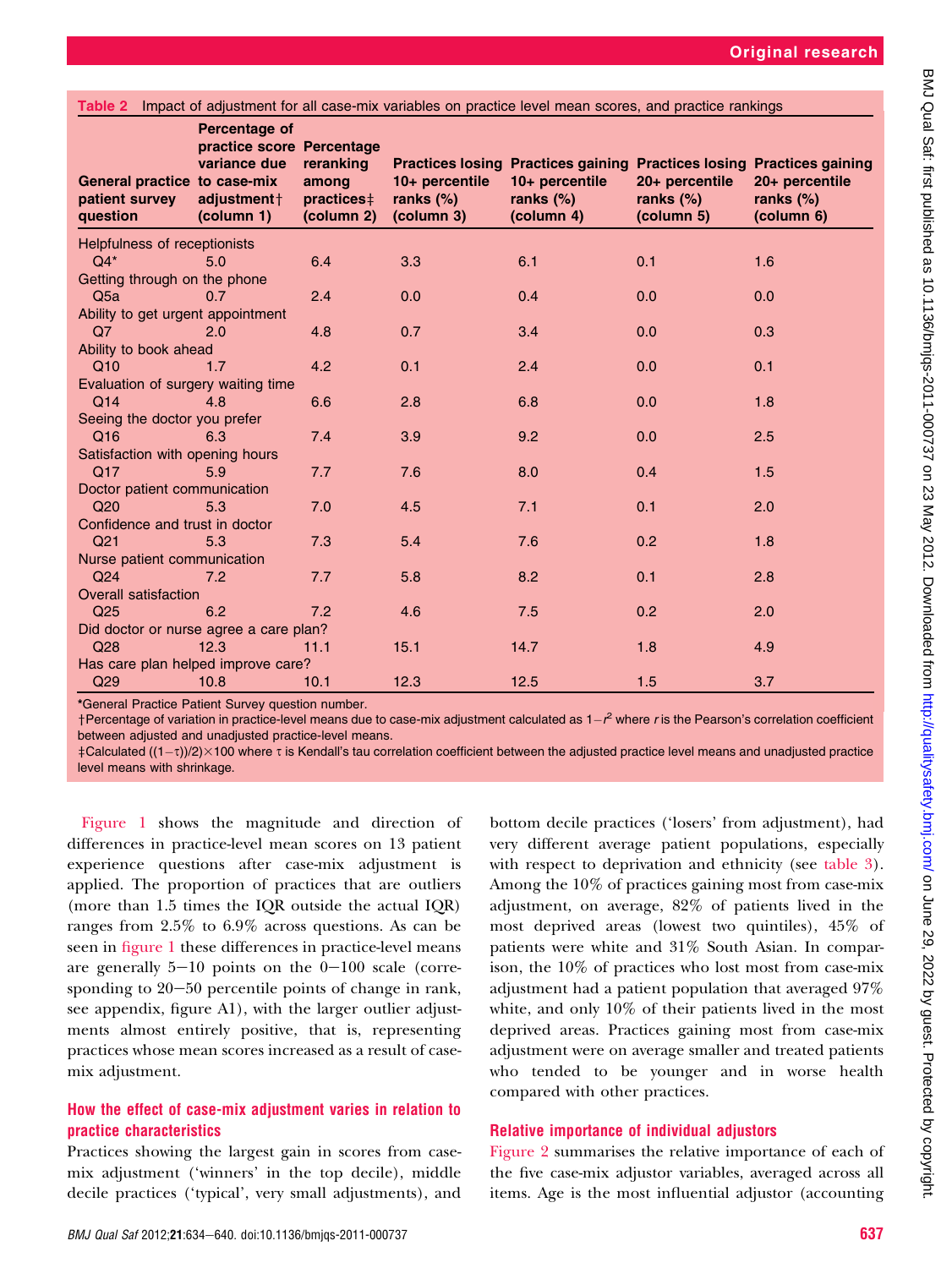Figure 1 Boxplot showing impact of case-mix adjustment on practice level means (adjusted-unadjusted means). Whiskers show 1.5 IQR beyond the actual IQR; cases outside the IQR by at least 3 IQR are shown as\*.



for about 4% discordance by itself) and gender the least ( $\sim$ 1% discordance). Ethnicity is nearly as important as age when taken alone, but its unique contribution is similar to those for deprivation and self-reported health  $(\sim 2\%)$ . The ICCs show that deprivation and ethnicity vary greatly across practices and gender almost not at all. Standardised regression coefficients (appendix table A2) show relatively strong relationships of age and selfreported health with measures of patient experience within practices, but relatively small coefficients for gender and deprivation.

# **DISCUSSION**

In a study of 2 163 456 respondents from 8267 English primary care practices we show that case-mix adjustment of practice-level scores results in relatively few large adjustments (which were mainly positive), and many small adjustments (which were more often negative). However, the largest effects were on a distinct subset of practices whose patients were more likely than average to be from South Asian or other ethnic minorities, young, in poorer health, and living in deprived areas.

Although only a small number of practices would benefit significantly from case-mix adjustment, we propose that such adjustment should be applied because it meaningfully improves performance measurement for practices with less typical and often under-privileged patient populations, This would discourage practices from 'cream-skimming' by avoiding enrolling patients who could be seen as 'hard to treat', and increase perceptions of fairness and engagement in quality improvement activities.

In a study of 27 practices in the UK (patient race/ ethnicity 97% white), Salisbury and colleagues conclude

| Description of patient and practice characteristics                                                        | Top 10% of<br>practices* | Mid 10% of<br><b>practices</b> | <b>Bottom 10%</b><br>of practices |
|------------------------------------------------------------------------------------------------------------|--------------------------|--------------------------------|-----------------------------------|
| Male $(\%)$ $\dagger$                                                                                      | 46                       | 42                             | 42                                |
| Aged $<$ 35 (%)                                                                                            | 30                       | 15                             | 9                                 |
| White $(\%)$                                                                                               | 45                       | 93                             | 97                                |
| Average percentage fair or poor self-reported health                                                       | 30                       | 25                             | 20                                |
| Average percentage IMD quintile 4 or 5 (deprived)                                                          | 82                       | 43                             |                                   |
| Average practice size (registered population)                                                              | 3426                     | 5072                           | 5434                              |
| Impact of case-mix adjustment on practice-level means for two questions used in pay-for-performance scheme |                          |                                |                                   |
| Ability to get urgent appointment‡                                                                         | 3.3                      | 0.2                            | $-1.4$                            |
| Ability to book ahead‡                                                                                     | 4.3                      | 0.2                            | $-2.1$                            |

Table 3 Characteristics of practices in the top 10% (gain most from case-mix adjustment), mid 10%, and bottom 10% when all practices are arranged by magnitude of change in practice-level mean scores after case-mix adjustment

\*When all practices arranged in deciles by order of magnitude of change in practice-level mean score after case-mix adjustment for Q7 and Q10, with top 10% showing greater benefit from adjustment.

† Average for practices in named decile block (top, mid, or bottom 10%).

zAdjusted minus unadjusted practice-level mean.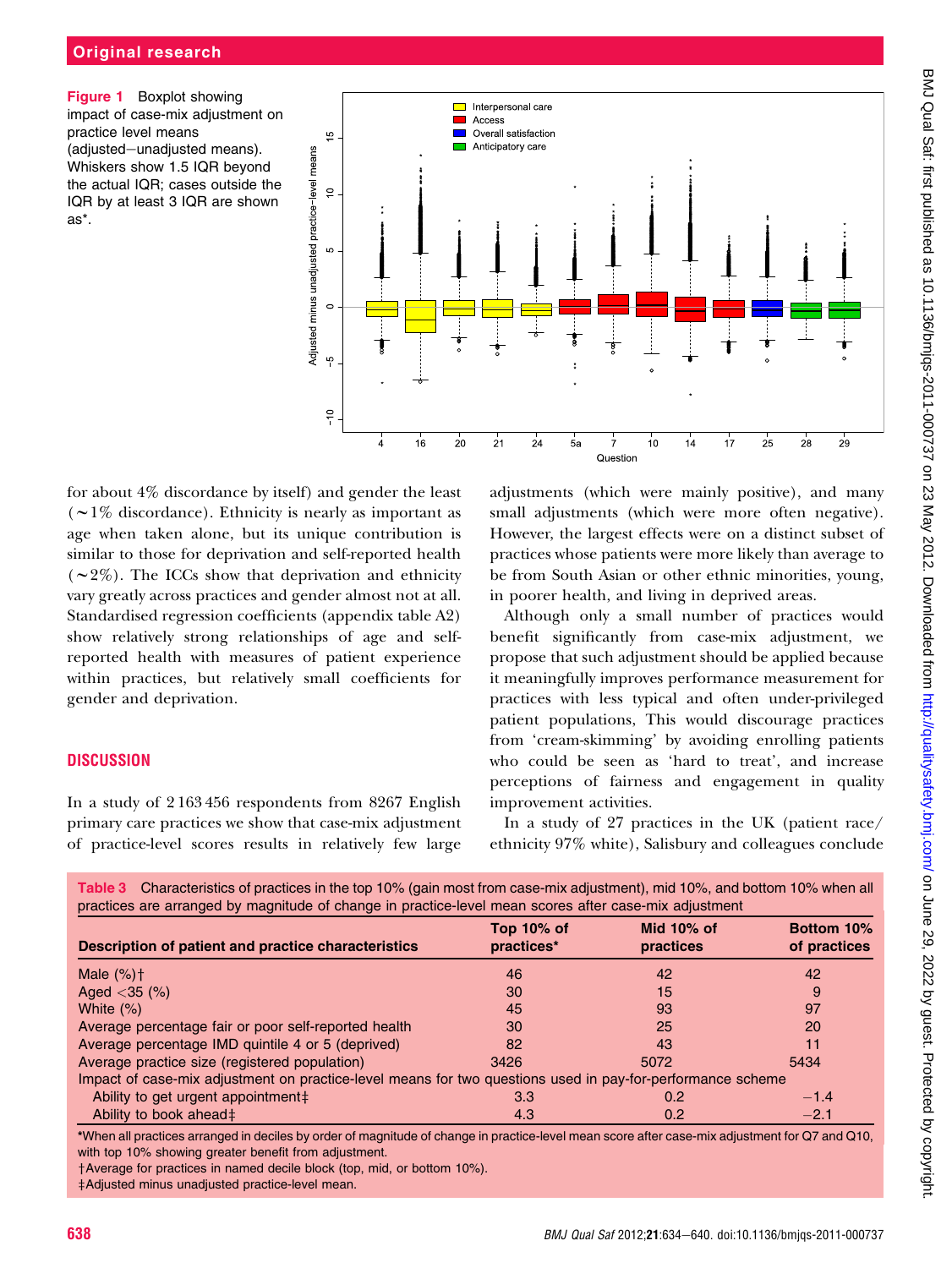**G** Mean percentage discordance in ranks under adjustment (%) Total contribution if adjuster was the only one employed 画  $\Box$ Unique contribution above and beyond all other adjusters ю 4  $\infty$  $\sim$ Ethnicity Deprivation Self-reported health Gende Age ICC: 0.001 0.051 0.328 0.559 0.025

Average discordance in ranks

Figure 2 Average discordance of ranks across all items using data on Kendall's Tau and intraclass correlation coefficients (ICCs) to identify the variables that have the biggest impact when case-mix adjustment is applied.

that 'adjusting for patients' characteristics makes very little difference to practices' scores or to the performance of individual practices relative to other practices'.<sup>6</sup> Our study, with a larger sample of practices and including a broader mix of patient characteristics (practice N=8267; patient race/ethnicity  $14\%$  nonwhite), suggests that case-mix adjustment has a nontrivial impact on the assessment of performance for practices serving less typical, and often disadvantaged, patient populations. Unfairly disadvantaging such practices in performance measurement could have negative implications for retention and recruitment of healthcare staff working in them, and for attracting and retaining patients.

Our study builds on what is known from previous research by addressing some of the limitations of previous studies, which include smaller sample sizes, non-random selection of practices, and a low proportion of non-white respondents.<sup>6</sup> A particular strength of our study is the large sample size, enabling us to investigate the impact of case-mix adjustment on practices serving less typical patient populations. Because of the population basis of the sampling, our study is also not subject to problems such as regional variation in coding which may cause problems when using diagnostic coding for case-mix adjustment.27

Although parsimonious models are often desirable, one limitation of this study is the relatively small number (five) of case-mix adjustors included. While age, gender, ethnicity, self-reported health, and socio-economic deprivation are considered pertinent for case-mix adjustment in

both the UK and the USA there are additional patient characteristics, such as language spoken at home, that have been used as case-mix adjustors in prior research<sup>5</sup> but were not measured in this study. Another limitation is the modest response rate to the survey (38%). However in our previous analysis of two questions associated with payment to practices we found minimal evidence of non-response  $bias<sub>1</sub><sup>23</sup>$  and this is consistent with a meta-analysis of survey methodology literature showing that response rates are only weakly associated with non-response bias among studies employing methodology similar to ours.<sup>28</sup> There are limits to the generalisability of our findings. The impact of individual case-mix adjustors may vary between countries due to differences in, for example, the constituent racial/ethnic groups in each nation, and we were not able in our study to explore variation across nations or healthcare settings.

#### Implications for health policy and practice

Because case-mix adjustment reduces bias<sup> $4.5$ </sup> and improves the validity of performance measurement (especially for some practices) it is integral to supporting patient choice and facilitating quality improvement in hospitals and in primary care.<sup>5</sup> In addition, by improving *perceived* fairness, or face validity,<sup>29</sup> case-mix adjustment helps to maintain the credibility of pay-for-performance schemes, and focuses conversations on how to improve patient experi- $\text{ences}^4$  by avoiding arguments from providers that 'my population is special'.29 However, care must still be taken to communicate that negative adjustments are not 'penalties', and we recognise, like others, $2^{30}$  that there is a risk that case-mix adjustment could remove incentives for providers to address disparities in care and institutionalise substandard care by 'masking' poor care provided to some patient subgroups. In order to make visible any disparities in the provision of care by socio-economic status or race/ ethnicity and to minimise the risk of institutionalising substandard care, it is important that case-mix adjustment is used in conjunction with strategies that collect data to monitor healthcare disparities and report quality measures stratified by, for example, socio-economic position and race/ethnicity.30

# Deciding when and how to adjust performance scores for case mix

Case-mix adjustment is most useful when patient characteristics vary substantially between providers, and where these patient characteristics are strongly related to performance measures.<sup>5</sup> Combined with previous US findings,5 7 our data suggest that age and health status are broadly important adjustors across nations and healthcare settings. Our research also suggests that adjustment for race/ethnicity may be important to ensure equitable comparison, and, when results are linked to financial